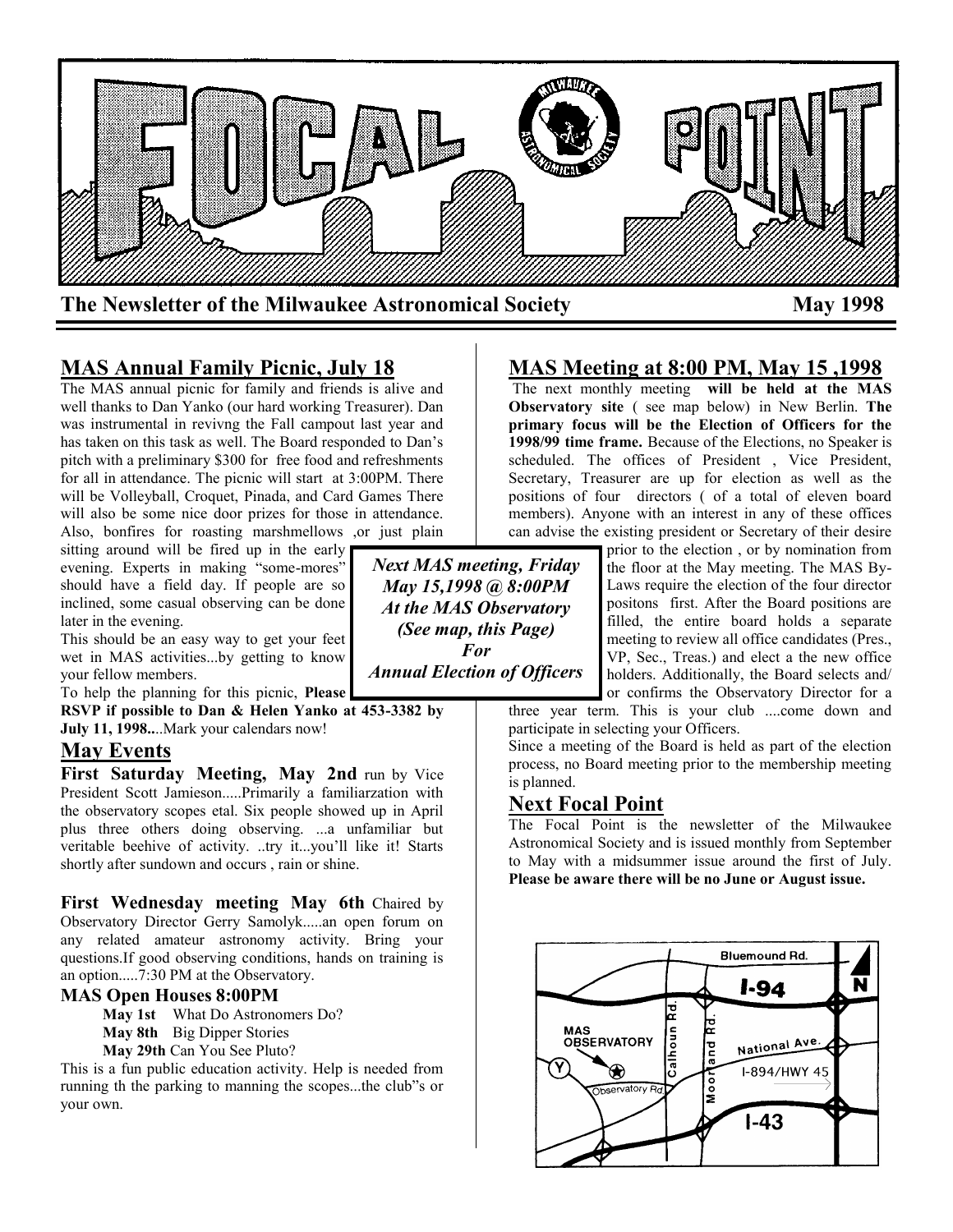# **Board Doings**

The following items were addressed at the April 17 Board meeting:

\*The Board approved an expenditure of \$300 for soda ,beer, Brats etc in support of Dan Yanko's July 18 Picnic efforts (see Page 1 Article). Considerable discussion was expended on the format of the picnic to assist Dan in this efort.

\*Gerry Samolyk and Scott Jamieson reported that the computerizing of Z scope has come a long way. A test case was run by pointing and clicking at the Beehive cluster in Cancer (on the Computer star map)...the Zscope did an acceptable job of automatically slewing to and lining up on the cluster. However, the next layer of corrections will now be addressed. There is some play in the train to the angle pickoffs causing some hysteresis effects. Additionally, Scope misalignment and periodic positional error will be addressed in the future. The progress, however, has been significant, aided by the on-going efforts of Brian Garness and Tim Huff.

\*Gerry Samolyk also reported that a graze lunar occultation is contemplated for May 2, 3 in the Sussex area. Unfortunately this Focal Point issue may not reach members in time for this event. These events are usually coordinated via the First Wednesday meeting. In an effort to draw more participation, Gerry has said he will post these events in FP with a longer lead time. To this end , a detailed description of a grazing occultation event involving Aldebaran will be described in the summer issue of FP the graze will be conducted in the Southern Kentucky or Tennessee areas in September. Watch for details.

\* Vice President ,Scott Jamieson, expressed a willingness to run for President in the May elections.

\* Julie Frey submitted , and the Board approved the applications of the following new members.

### **Donald & Sandra Buchholz**

### **Herbert Schoknecht**

Welcome to Society and please do join in the meetings and club activities.

### **Telescope building course at UW ,Waukesha**

A four day telescope building Course will be taught by President Lee Keith. The end result will be a quality 4 1/4" Newtonian .

Ever thought of buying yourself or your child a telescope? Didn't know what to buy? Afraid of the high cost? Well, here's your chance to build a real telescope! Students will be instructed on how to use, assemble and take care of a small telescope. The telescope is a 4 1/4" diameter Dobsonian reflecting telescope, including a 10mm (109x) eyepiece. It is 50" tall, weighs only 16 lbs., has Teflon bearings and is made of high quality birch plywood. It has received excellent reviews in Astronomy magazine and a Canadian astronomical magazine.

The telescope is suitable for a beginning older child or adult. While of modest size, it is easily capable of showing nearly every crater on the Moon, phases of Venus, polar caps of Mars, 4 moons and cloud bands of Jupiter, the rings of Saturn, hundreds of star clusters and nebulae, comets, asteroids and many other celestial sights. *Continued next column*

#### *telescope class continued*

Students should bring a check or money order for \$238.00 to the first class. An extra low power eyepiece (43x, highly recommended) is an additional \$40. Since I will be ordering the telescopes after the first class, anyone missing the first class will not get a telescope! On the last two dates only, students will be assembling the telescope. Simple hand tools required . It is recommended that younger students be accompanied by another middle school age or older child or adult to assist in telescope assembly.<br>Dates:

June 13, 27 at UWW<br>July 11, 18 at MAS 0

July 11, 18 at MAS Observatory

For more information contact Don Bracco at the UW-Waukesha Office of Continuing Education at 521-5460.

### **Eclipsers...Start your engines!....**

.....Well maybe not the engines, but you should start your thinking and planning for the August 11, 1999 Solar Eclipse. The path of totality will progress easterly across Europe and the Mideast through some of the most scenic areas of our western civilization roots. The totality hits the southwesternmost tip of England (Lands End) across the Channel, the Normandy beaches, north of Paris, at or near Munich, Vienna, Bucharest, and Budapest....then on across the Black Sea, across Turkey , Iraq , Iran etal. The greatest period of totality occurs over Romania just west of Bucharest (2minutes and 23 seconds), but any of the European sites are over 2 minutes. Unlike past solo treks to some Mongolian desert where the whole thrust of the trip focuses on two minutes plus of totality, you can share this trip with family and friends, take a short time out for the Eclipse..... and then on with the sight seeing, testing Munich beers, Romanian wines etc. Should the unthinkable happen and the Eclipse is clouded over, the trip won't have an effective cost of \$1500 per minute because you can still soak up the culture and share the fun for %98 percent of the rest of the trip time.

Attached are a map of the Eclipse track and a chart giving probabilities of catching the Eclipse at various locations. You can trade off a somewhat lesser probabilty of seeing the eclipse with a Munich beer in your hand against a slightly higher chance of success of viewing the eclipse in Bucharest while sipping good Romanian wine! Both Sky & Telescope and Astronomy magazines already have Cruise ads for the Black Sea with Eclipse time landfalls in Turkey where the probablilty of seeing the Eclipse is much higher. One of these cruises precedes the Aug.11 event with stops inBarcelona, Monte Carlo, Florence/Pisa, Naples/Capri/ Rome Venice, Athens, Ephesus, and Istanbul...not bad! Seriously though, it sounds like more of a win-win situation, especially if friends or family are along. By the way, The map and chart shown here are readily available from the NASA website (plus a lot more) but is reproduced here for those members without ready internet access.

# **Some Local Website Developments**

Julie Frey has significantly expanded the MAS web site .Check it out! See back page for address.

MAS Member Pat (Shields) Baker is making a Web Page that acts as a compendium of Internet Astronomy info with links to these sites. Pat is the early stages of putting this Website together and would appreciate any comments, suggestions etc. Pat Baker's Astronomy Central can be reached at: **http://www.execpc.com/patbaker/**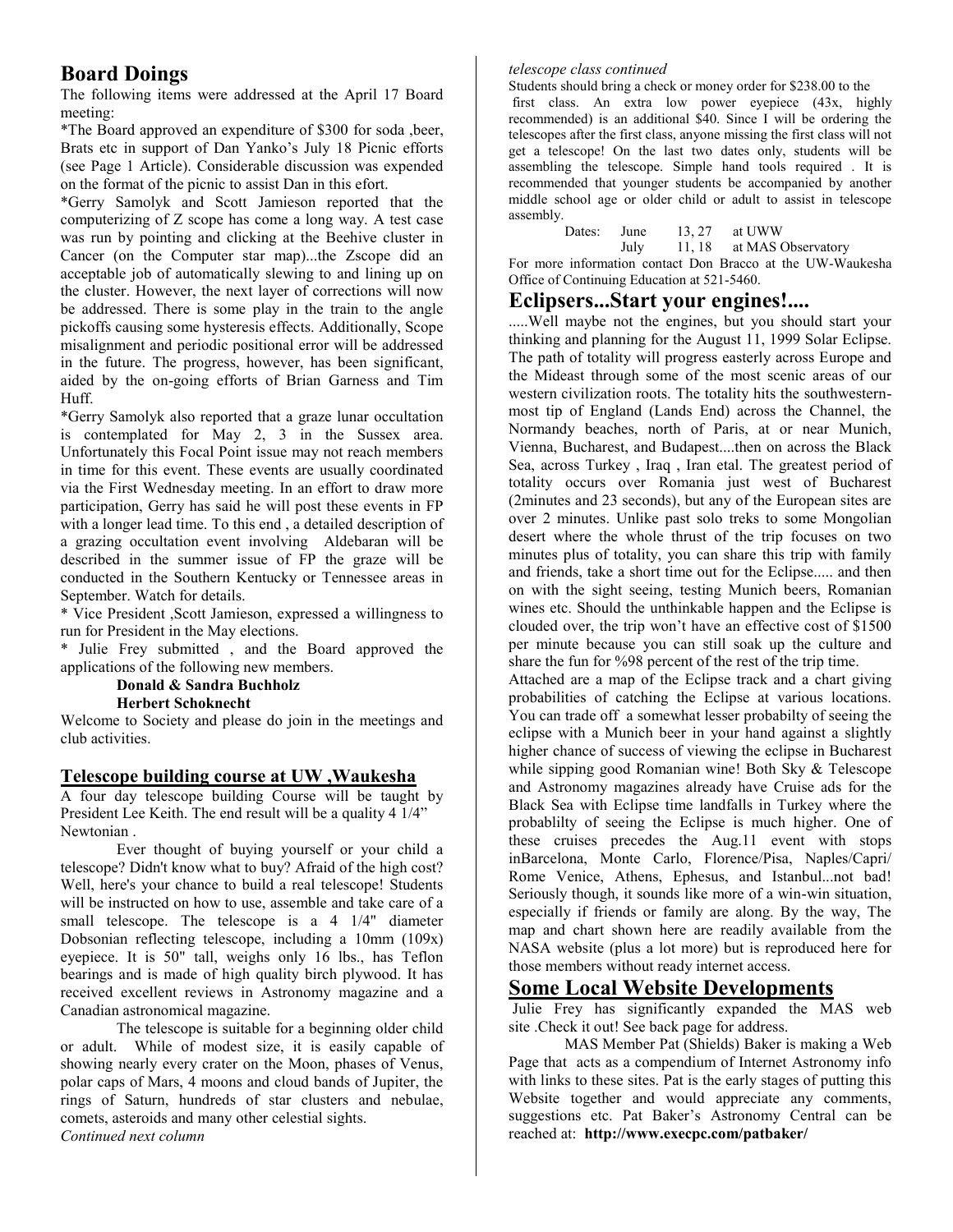From the President:

### Where is the MAS Going?

Since I am stepping down as your President this May after three years at the helm of the MAS, I wanted to give some of my views of your Society from the inside and after I am gone, so to speak.

I was a member of the MAS in the early 70's as a starstruck child who slaved all summer with a paper route to save up \$100 for an Edmund 4.25" telescope. I got the MAS newsletter, called "The Double Dome" at the time since we had only 2 domes at the Observatory. How I wanted to go to meetings, but alas, I could not drive and would not get my license until I was 21 (partly by choice). How I wanted to talk with other astronomers and see their scopes and observe with them!! Ironically, meetings then were at the UWM Physics building like the recent meetings this spring. And I was not alone. At that time, the MAS was a little larger than now, but with many more activities and active members. Observing and building at the Observatory was active, as the "old timers" can attest.

My how the world has changed! We no longer have almost daily space mission reports on TV, but we do have couch potatoes, 24 hr cable and the Internet. Now we have "soccer moms", mini-vans and day care for the multitudes of working moms. "Quality time" has become the mantra of many over scheduled parents that try to squeeze more and more activities into a day. Recently, Congress tried to have Lake Champlain declared one of the Great Lakes, maybe soon they will try to legislate a 36 hour day!

I don't mean to be overly pessimistic or negative, but to just put all this in perspective with what I see happening to the MAS and myself. I recently added a daughter to our family and she seem to absorb all my "spare" time and then some as all you parents out there know very well. I want to allow myself the time to play with Celeste since she really is fun! My life change is also a reflection of the wider society which has a greater demand on its time with all the things mentioned above and more! Especially the Internet. Beware of the Internet! It is the biggest time sucker since cable TV.

Such is the plight of most people. More choices of how to spend your time. Not just at work, but out of work. Which brings me to the MAS. I believe that most members would agree that the MAS is not what it was even 5 years ago as I outlined in last month's letter. The reasons are many and complicated. Whatever the reasons, the MAS is floundering as an organization. If I were a 14 year old again and came to a meeting, what could I look forward to? What about the adult who just bought a telescope and wants to take pictures with it "just like in the magazines"? What about a family with kids or a scout group? How about a serious deep sky or planetary observer? What Please think about this carefully! What do we offer these diverse groups? Some of these groups would find some things to do, some not. Unfortunately, all would require more time that many would be willing (or able) to give. We all live in "Internet Time" to varying degrees where leisure time is defined by how many things one can juggle at once.

# **National Space Society ISDC Conference**

**will be held at the Hyatt Regency, Milwaukee, May22-25.** The conference was written up in the March Newsletter. It is being hosted by the SE Wisconsin chapter of the National Space Society.The ISDE is a popular space interest that The MAS is just another activity in a busy life.

The MAS in competition with all those other things out there one could be doing. Even a popular activity such as the MAS campouts have become lonely places despite the fact that there are many recreational activities to do and the observing under dark skies. One bright spot, I believe, are the Open Houses which have actually flourished despite the fact that their success is largely determined by the weather. The Open Houses have actually become major money makers for the MAS and have been well marketed to scout groups who come in packs (and dens) to hear our programs and see our (and your) telescopes. My undying gratitude to all those who have contributed through the years! Your reward is all the memories you have had sharing the universe with those who appreciate it most!

The status quo is not going to cut it much longer. I used to be worried about the low meeting turnout, but I realize that there probably are other ways members would rather spend a Friday night. I believe the MAS needs to reevaluate its mission going into a era where space missions, finding planets around other stars and soon, life on Europa or Mars or one of those other planets is commonplace. Read the last sentence again! Did you ever believe that such a thing may actually be true??

Such is the task of my successors. The MAS can continue to merely exist or flourish.

While this address seems to have a negative tone, I don't mean it that way. It is just a realization that society has changed and the competition for peoples time is fierce. The MAS needs to be more deliberate and focused on its activities. We can't just drift along and expect people to come clamoring to our dilapidated Quonset hut. We need to more aggressively market ourselves with a smaller number of well thought out activities. And that takes time -- and people to do it. Are we up to it?

P.S. Ironically, I don't believe that interest in astronomy is waning, but urban sprawl and light pollution are winning. Potential observers are discouraged early because they cannot see anything. Very few people have the time to drive hours out of town. I hear this lament all the time from people I talk to on the phone or in my classes. "Backyard astronomy" is becoming an oxymoron. My apologies to all us observers. We may be the last generation that was able to see the universe with our own eyes!

The MAS web site has had 807 "hits" (inquiries). The site has been undergoing frequent upgrades and features membership info, Photos and descriptions of the club, directions to the observatory, links to member and vendor sites and much more (also see next column). You can even download membership applications for MAS. Membership applications are also available at the observatory site.

For potential members, the following rates are our current rates for membership.

| Regular individual                                       | \$28      |
|----------------------------------------------------------|-----------|
| Regular Family                                           | \$32      |
| Non-resident Individual                                  | \$18      |
| Non-reesident family                                     | \$22      |
| Student (under 18)                                       | \$12      |
| Additionally, members can subscribe at reduced rates to: |           |
| Astronomy                                                | \$24/year |
| Sky & Telescope                                          | \$27/year |
|                                                          |           |

*Julie Frey,MAS Membership Chairperson 456-0864*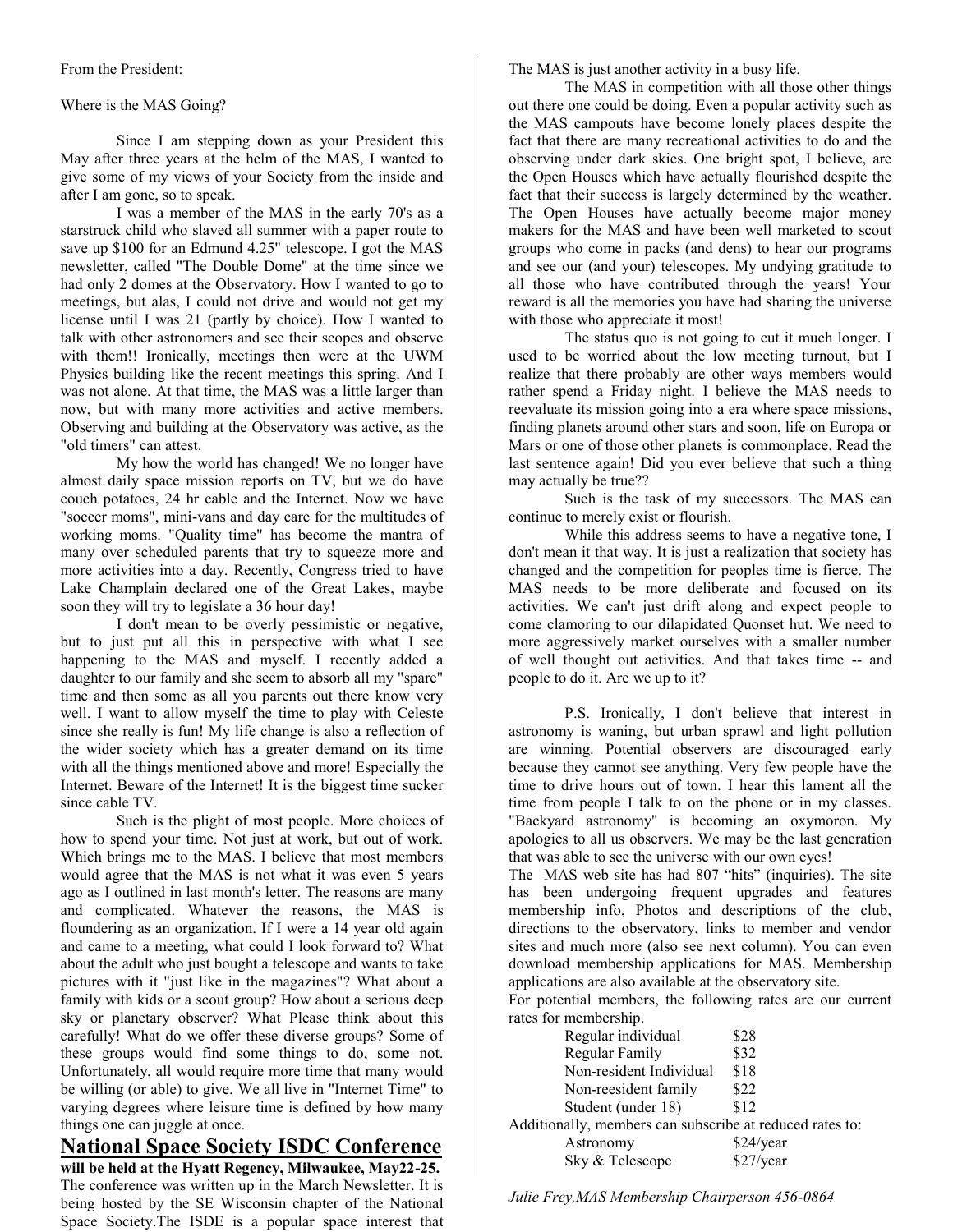# Total Solar Eclipse of 1999 August 11

FIGURE 3: THE ECLIPSE PATH THROUGH EUROPE



Figure 23: Probability of seeing the eclipse, adjusted for Sun altitude, time of day, and the actual date of the eclipse. Values are<br>smoothed by the computer modeling so that fine details of the cloud cover are lost. Also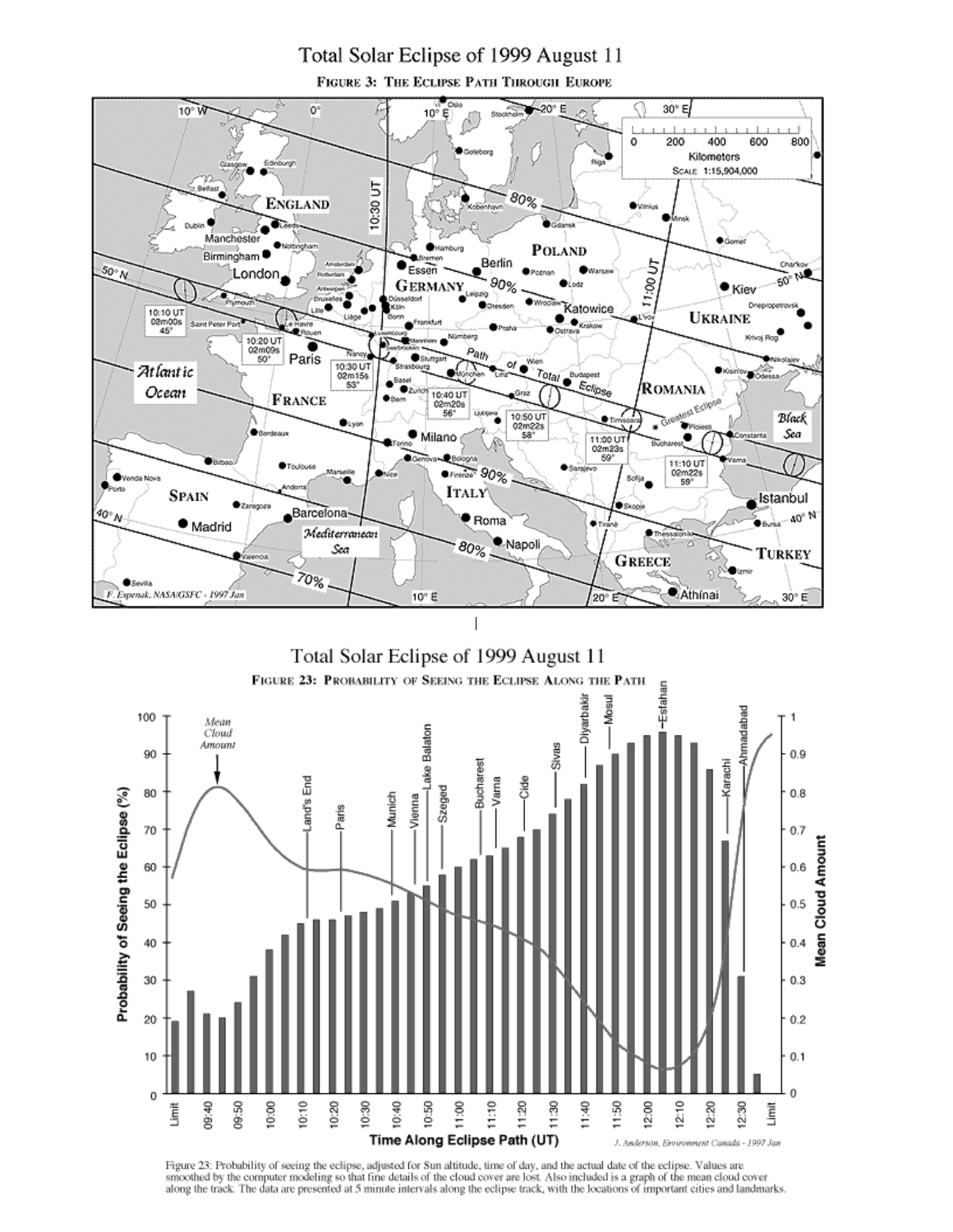# **Some Local Website Developments**

Membership Chairperson Julie Frey has been adding features to the MAS website page increasing its timeliness and usefulness. If you haven't looked recently, give it another try. You'll find features like our schedule of Open Houses, banners announcing speakers at the next meeting, and a host of cross-linking to regional and national amateur astronomy organizations, and activities. Nice job Julie! The MAS Web page address will be permanently displayed on the mailer page of Focal Point (It's there now!).

MAS Member Pat (Shields) Baker has undertaken the task of trying to come up with a Web Page that acts as a compendium of Internet Astronomy info and to provide linking to these other sites such as NASA, Hubble. Amateur Astronomy etc. Pat is the early stages of putting this Website together and would appreciate any comments, suggestions etc. Pat Baker's Astronomy Central can be reached at: **http://www.execpc.com/patbaker/**